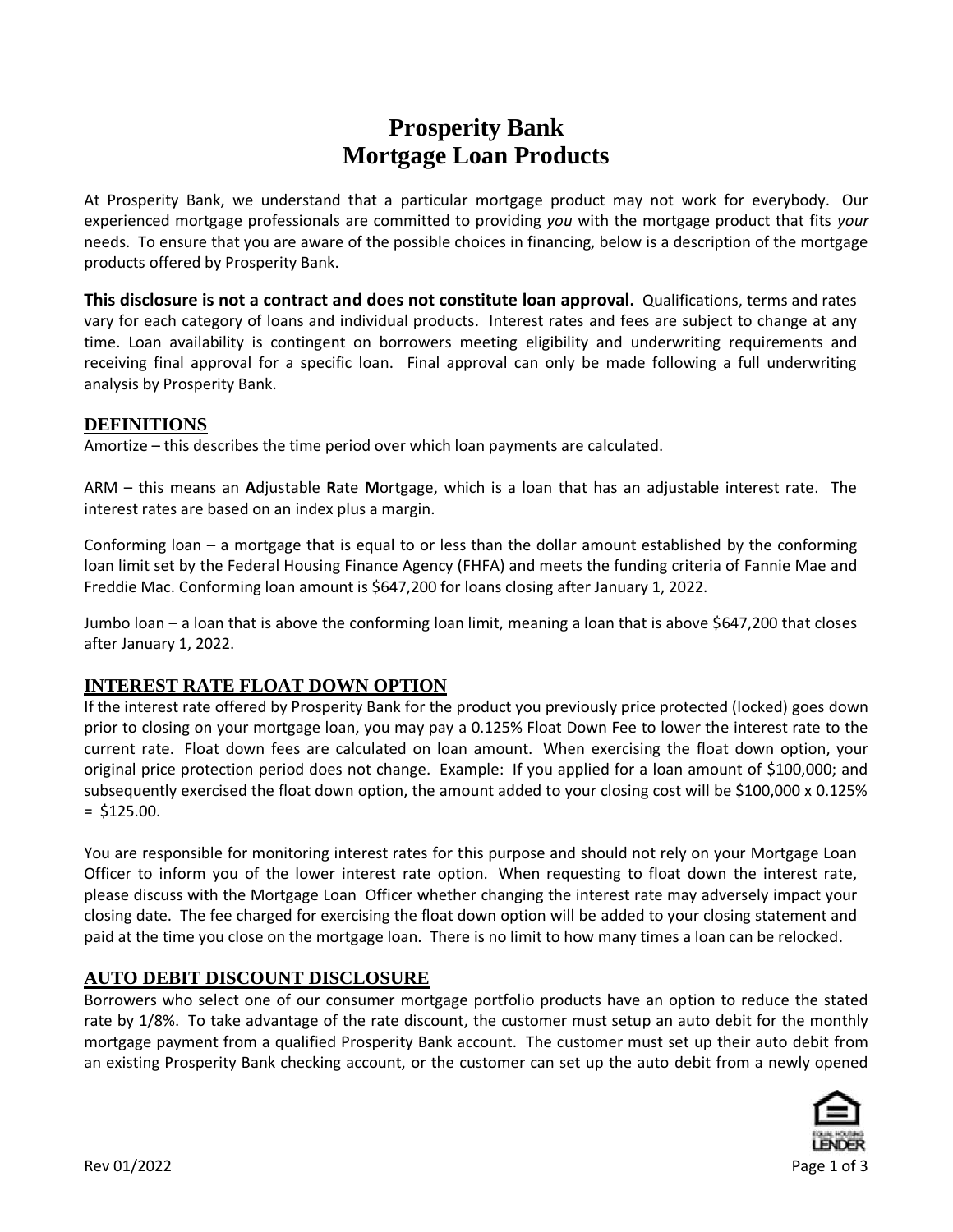Prosperity Bank checking account. The Prosperity Bank checking account must be opened and the request form to set up the auto debit must be submitted prior to loan underwriting to take advantage of this discount.

For question about this discount offer, borrowers are encouraged to speak with their Mortgage Loan Officer.

## **PURCHASE - REFINANCE - HOME EQUITY LOANS (HE) - HOME IMPROVEMENT (HI)**

● 5\*, 10, 15, and 30 year fixed rate conforming and jumbo portfolio loans. These loans have a fixed rate and amortize over the loan term, so the payment will remain the same for the 5\*, 10, 15, or 30 year term of the loan.

\*Note: The 5 year term is only available for Home Equity or Home Improvement loans.

30 year fixed rate conforming and jumbo loans. These loans have a fixed rate and are amortized over the loan term, so the payment will remain the same for the 30 year term of the loan.<sup>1</sup>

5/1 ARM with a 30 year amortization. Available for the purchase or refinance of a primary or secondary residence. The interest rate is fixed for the first 60 months from the loan's origination date; thereafter, subject to change on an annual basis for the remainder of the loan term.

 $7/1$  ARM with a 30 year amortization. Available for the purchase or refinance of a primary or secondary residence. The interest rate is fixed for the first 84 months from the loan's origination date; thereafter, subject to change on an annual basis for the remainder of the loan term.

● 10/1 ARM with a 30 year amortization. Available for the purchase or refinance of a primary or secondary residence. The interest rate is fixed for the first 120 months from the loan's origination date; thereafter, subject to change on an annual basis for the remainder of the loan term.

● 5/15 Home Equity Lines of Credit (HELOC); minimum loan amount of \$30,000. These lines of credit must be made in accordance with Texas or Oklahoma law, depending on the location of the residence. The loan provides for interest-only payments for the first 5 years after origination, with an adjustable rate during this period. At the end of 5 years, the monthly payments will consist of principal and interest with a fixed rate based on a 15 year loan term, which will result in a higher monthly payment than during the first 5 years.

Manufactured Homes with Land  $-10$  and 15 year fixed conforming and jumbo loans amortized over the loan term. This program is limited to the purchase of primary and secondary homes.

Manufactured Homes with Land – 30 year fixed conforming and jumbo loans amortized over the loan term for the purchase of primary and secondary homes.  $^{1}$ 

● HOPP Loans - 30 year fixed rate loan. Purchase and Refinance of a primary residence only. A HOPP loan may afford you an opportunity to purchase or refinance a home if a) your income level does not exceed the unrounded median family income for the county in which your primary home is located, or b) your primary home is located in a high minority tract, or c) your primary home is located in a low income or moderate income tract. Available in Bank's designated assessment areas in Texas and Oklahoma. These loans have a